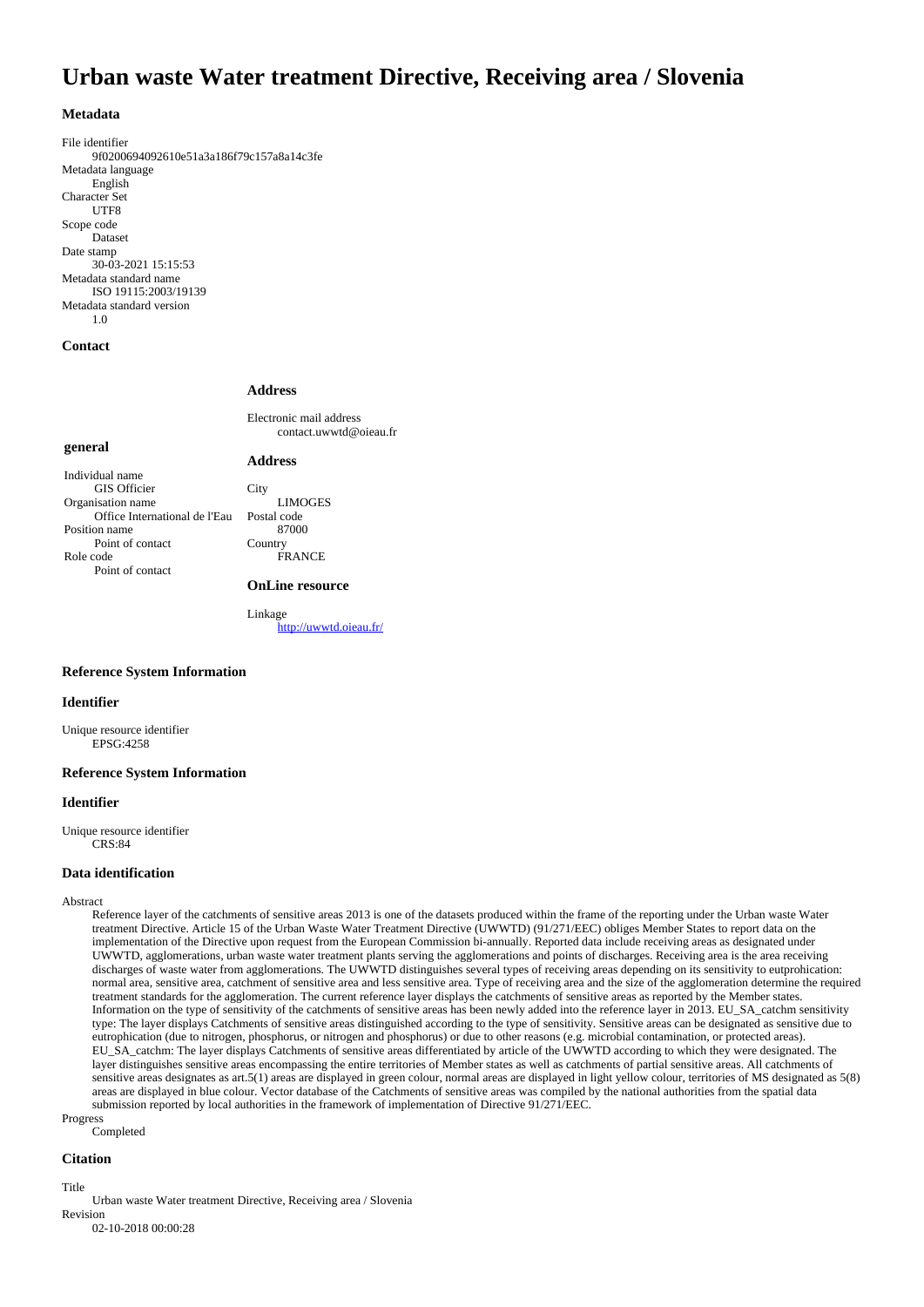## **Address**

Electronic mail address contact.uwwtd@oieau.fr

## **general**

## **Address**

Individual name GIS Officier Organisation name Office International de l'Eau Position name Point of contact Role code Point of contact

City LIMOGES Postal code 87000 Country FRANCE

#### **OnLine resource**

Linkage <http://uwwtd.oieau.fr/>

## **Graphic overview**

## **Descriptive keywords**

- **GEMET INSPIRE themes, version 1.0**
	- Utility and governmental services • Environmental monitoring facilities
	-
	- $\bullet~$  Hydrography
- **Uncategorized** Environment

## **Topic category**

Environment

#### **Extent**

**Geographic bounding box (inclusive)**

0.0 N -0.9999999999670266 S -1.0 W 0.0 E

#### **Distribution Information**

### **Digital transfer options**

### **OnLine resource**

- [UWWTD:UWWTD\\_recette\\_Slovenia\\_ReceivingArea](http://uwwtd.oieau.fr/services/ows?SERVICE=WMS&) Urban waste Water treatment Directive, Receiving area / Slovenia
- [Default Polygon \(LegendURL\)](http://uwwtd.oieau.fr/services/ows?service=WMS&request=GetLegendGraphic&format=image%2Fpng&width=20&height=20&layer=UWWTD%3AUWWTD_recette_Slovenia_ReceivingArea)

# **Data quality info**

# **Scope**

Scope code Dataset

## **Links**

| link-link Default Polygon (LegendURL)               |  |  |  |
|-----------------------------------------------------|--|--|--|
| kml-link UWWTD:UWWTD recette Slovenia ReceivingArea |  |  |  |
| wms-link UWWTD:UWWTD recette Slovenia ReceivingArea |  |  |  |

[UWWTD SIIF visualization service](http://uwwtd.oieau.fr/catalogue/srv/ows/md.viewer#/full_view/b1c543def08ee8d3f8198bcae4a76003e1d3b270)

[Urban Waste Water Treatment Directive, Agglomerations / A...](http://uwwtd.oieau.fr/catalogue/srv/ows/md.viewer#/full_view/57f7d81269179e088103a568b452796ec6255d74) [Urban Waste Water Treatment Directive, Agglomerations / A...](http://uwwtd.oieau.fr/catalogue/srv/ows/md.viewer#/full_view/f2021b19674505c9cbc51ad27252c89474f2a5c1) [Urban Waste Water Treatment Directive, Agglomerations / B...](http://uwwtd.oieau.fr/catalogue/srv/ows/md.viewer#/full_view/27a73a38ea8295eb84db23c9b05b3fe449b1f130) [Urban Waste Water Treatment Directive, Agglomerations / B...](http://uwwtd.oieau.fr/catalogue/srv/ows/md.viewer#/full_view/bbc9528aa3c633ee2648cefdb561fd974fe3cb75)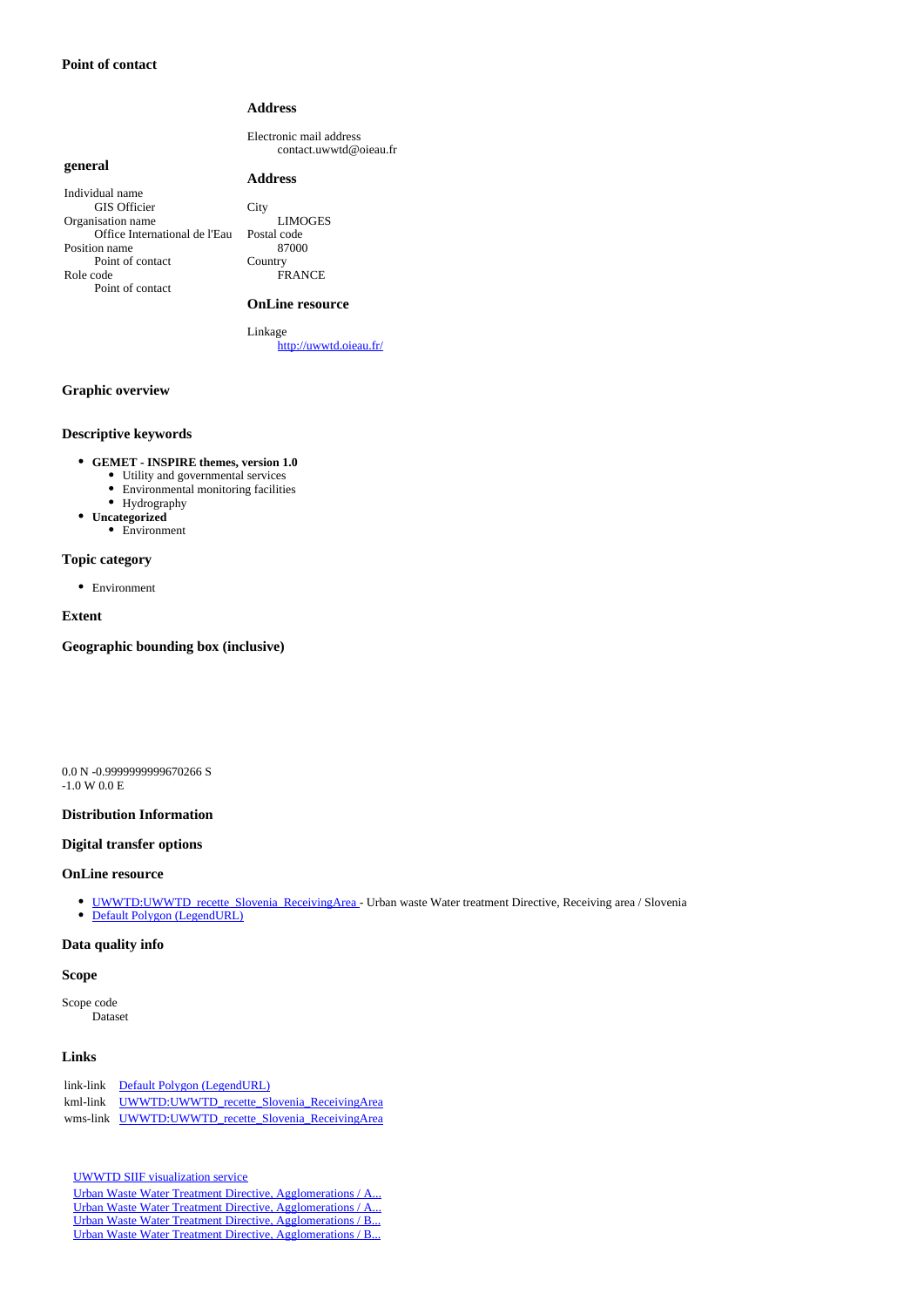[Urban Waste Water Treatment Directive, Agglomerations / C...](http://uwwtd.oieau.fr/catalogue/srv/ows/md.viewer#/full_view/5b628e65b4c29115ad48a7213bddfa93f05c3352) [Urban Waste Water Treatment Directive, Agglomerations / C...](http://uwwtd.oieau.fr/catalogue/srv/ows/md.viewer#/full_view/f2775715e88037d5a99f1c23d63782880f76ff8d) Urban Waste Water Treatment Directive, Agglomerations / C. [Urban Waste Water Treatment Directive, Agglomerations / C...](http://uwwtd.oieau.fr/catalogue/srv/ows/md.viewer#/full_view/e3dcd08579cd958bcaa5028b7b5fc99c5b62dcec) [Urban Waste Water Treatment Directive, Agglomerations / C...](http://uwwtd.oieau.fr/catalogue/srv/ows/md.viewer#/full_view/1ef77ad02adf7639d050d4d526398c00aa94916e) [Urban Waste Water Treatment Directive, Agglomerations / D...](http://uwwtd.oieau.fr/catalogue/srv/ows/md.viewer#/full_view/804700148cb60cdb28caf445d97afdb5cf6fe24b) [Urban Waste Water Treatment Directive, Agglomerations / E...](http://uwwtd.oieau.fr/catalogue/srv/ows/md.viewer#/full_view/481965886a2f5a6d0a9bccc541e40b7a9740034f) [Urban Waste Water Treatment Directive, Agglomerations / F...](http://uwwtd.oieau.fr/catalogue/srv/ows/md.viewer#/full_view/d09fff7838800962ff00eb03af0c08a621f33514) [Urban Waste Water Treatment Directive, Agglomerations / F...](http://uwwtd.oieau.fr/catalogue/srv/ows/md.viewer#/full_view/010adfecf26adcdd08dd7cb8f2a72ca8a88ca5dc) [Urban Waste Water Treatment Directive, Agglomerations / G...](http://uwwtd.oieau.fr/catalogue/srv/ows/md.viewer#/full_view/c890dbf430e42afab5bafa3e42779d06b81f3b0d) [Urban Waste Water Treatment Directive, Agglomerations / G...](http://uwwtd.oieau.fr/catalogue/srv/ows/md.viewer#/full_view/9517f02185df1eb24200070e249e00b5c3f3e960) [Urban Waste Water Treatment Directive, Agglomerations / H...](http://uwwtd.oieau.fr/catalogue/srv/ows/md.viewer#/full_view/92faadd346885cb3d814e28a66265189e2a04470) [Urban Waste Water Treatment Directive, Agglomerations / I...](http://uwwtd.oieau.fr/catalogue/srv/ows/md.viewer#/full_view/59d3c902f881525c4b991337d5a5b4816337ed93) [Urban Waste Water Treatment Directive, Agglomerations / I...](http://uwwtd.oieau.fr/catalogue/srv/ows/md.viewer#/full_view/1c6b1704fd655459b15dde46aa59f9fb9e89d84b) [Urban Waste Water Treatment Directive, Agglomerations / I...](http://uwwtd.oieau.fr/catalogue/srv/ows/md.viewer#/full_view/ab11587b17d1dcd1b083d801d32a78789760e4fc) [Urban Waste Water Treatment Directive, Agglomerations / L...](http://uwwtd.oieau.fr/catalogue/srv/ows/md.viewer#/full_view/ae7ce79438666e8228ab24cfa3485f45d8a24d77) [Urban Waste Water Treatment Directive, Agglomerations / L...](http://uwwtd.oieau.fr/catalogue/srv/ows/md.viewer#/full_view/31af15e6ad30b92dab222b49cebd454e61b072e4) [Urban Waste Water Treatment Directive, Agglomerations / L...](http://uwwtd.oieau.fr/catalogue/srv/ows/md.viewer#/full_view/73c41570ebaea4dc148dd72c9a5d42dd66e6ea12) [Urban Waste Water Treatment Directive, Agglomerations / L...](http://uwwtd.oieau.fr/catalogue/srv/ows/md.viewer#/full_view/bdd726e39690f22dd423d8d8127d8c324c21844c) [Urban Waste Water Treatment Directive, Agglomerations / N...](http://uwwtd.oieau.fr/catalogue/srv/ows/md.viewer#/full_view/ebd39bf8e9e1df40f7ec870649c00607fc0cebfd) [Urban Waste Water Treatment Directive, Agglomerations / P...](http://uwwtd.oieau.fr/catalogue/srv/ows/md.viewer#/full_view/0474d85da4542c32b006a7f30be67d7c53cf66d9) [Urban Waste Water Treatment Directive, Agglomerations / P...](http://uwwtd.oieau.fr/catalogue/srv/ows/md.viewer#/full_view/e91553b13416af37cb1c1af4b41df0a69d95af2b) [Urban Waste Water Treatment Directive, Agglomerations / P...](http://uwwtd.oieau.fr/catalogue/srv/ows/md.viewer#/full_view/c416485a93918f0e9c2cdef557cc231b87bc4b1d) [Urban Waste Water Treatment Directive, Agglomerations / R...](http://uwwtd.oieau.fr/catalogue/srv/ows/md.viewer#/full_view/425d94842a2bba981a98cbedf3fb0610f66f2f25) [Urban Waste Water Treatment Directive, Agglomerations / R...](http://uwwtd.oieau.fr/catalogue/srv/ows/md.viewer#/full_view/0279b40fdf6e847eee8795ec343d9f3f3826bf70) [Urban Waste Water Treatment Directive, Agglomerations / S...](http://uwwtd.oieau.fr/catalogue/srv/ows/md.viewer#/full_view/44f4d12a1a4361512000478b524e37e267b55e4c) [Urban Waste Water Treatment Directive, Agglomerations / S...](http://uwwtd.oieau.fr/catalogue/srv/ows/md.viewer#/full_view/c4997cad78a8180dcf2370ea9c8f258c5cfdaf7f) [Urban Waste Water Treatment Directive, Agglomerations / S...](http://uwwtd.oieau.fr/catalogue/srv/ows/md.viewer#/full_view/8bbb2d949392820fdc973afe131eebd7e29d0bb5) [Urban Waste Water Treatment Directive, Agglomerations / S...](http://uwwtd.oieau.fr/catalogue/srv/ows/md.viewer#/full_view/14766c33edd2caffedcef79f51d12ee2aef30e93) [Urban Waste Water Treatment Directive, Agglomerations / S...](http://uwwtd.oieau.fr/catalogue/srv/ows/md.viewer#/full_view/76889231e6cca4474054b0a028ac73d7e63389b1) [Urban Waste Water Treatment Directive, Agglomerations / U...](http://uwwtd.oieau.fr/catalogue/srv/ows/md.viewer#/full_view/78c92ceb3475ed32216b6a9a5b49e720d8d03c6d) [Urban Waste Water Treatment Directive, Discharge points /...](http://uwwtd.oieau.fr/catalogue/srv/ows/md.viewer#/full_view/077569cf1eec4fcc60c2ceac84c1b936efb43ed7) [Urban Waste Water Treatment Directive, Discharge points /...](http://uwwtd.oieau.fr/catalogue/srv/ows/md.viewer#/full_view/76922bec6ae6b1f8912116b177e79dced4fc5017) [Urban Waste Water Treatment Directive, Discharge points /...](http://uwwtd.oieau.fr/catalogue/srv/ows/md.viewer#/full_view/424d903b7875a0d02d791464aec1d32067c0a456) [Urban Waste Water Treatment Directive, Discharge points /...](http://uwwtd.oieau.fr/catalogue/srv/ows/md.viewer#/full_view/8f0f27482d76ed5c328b7bf52fd3b0566206d68c) [Urban Waste Water Treatment Directive, Discharge points /...](http://uwwtd.oieau.fr/catalogue/srv/ows/md.viewer#/full_view/912a27a10bff193276a5f4fde6422b5ce90a05d7) [Urban Waste Water Treatment Directive, Discharge points /...](http://uwwtd.oieau.fr/catalogue/srv/ows/md.viewer#/full_view/f951e95b14312f8e49a717dd7bc54532d744fd04) [Urban Waste Water Treatment Directive, Discharge points /...](http://uwwtd.oieau.fr/catalogue/srv/ows/md.viewer#/full_view/395eab5983b1e859a4493559e90de24d47cae488) [Urban Waste Water Treatment Directive, Discharge points /...](http://uwwtd.oieau.fr/catalogue/srv/ows/md.viewer#/full_view/67b2e20fc0f3899fc8e6f724eeeb3b2caf5dc747) [Urban Waste Water Treatment Directive, Discharge points /...](http://uwwtd.oieau.fr/catalogue/srv/ows/md.viewer#/full_view/a9623924099b0cd92e86eb031a5df8d910217c17) [Urban Waste Water Treatment Directive, Discharge points /...](http://uwwtd.oieau.fr/catalogue/srv/ows/md.viewer#/full_view/ece7b6bf742b800902f25bec091e538d9eb42816) [Urban Waste Water Treatment Directive, Discharge points /...](http://uwwtd.oieau.fr/catalogue/srv/ows/md.viewer#/full_view/bdee6104a0cb2e58c36dc855c8d9ff8b2b5e3487) [Urban Waste Water Treatment Directive, Discharge points /...](http://uwwtd.oieau.fr/catalogue/srv/ows/md.viewer#/full_view/6c36fddbc3b0f636636a55deeab66a19fdcf19d3) [Urban Waste Water Treatment Directive, Discharge points /...](http://uwwtd.oieau.fr/catalogue/srv/ows/md.viewer#/full_view/4c891c1e1bc7d5ca58e728eb9521dc425923339c) [Urban Waste Water Treatment Directive, Discharge points /...](http://uwwtd.oieau.fr/catalogue/srv/ows/md.viewer#/full_view/51b67e8c7c909e207b575713505c6db9a021ee36) [Urban Waste Water Treatment Directive, Discharge points /...](http://uwwtd.oieau.fr/catalogue/srv/ows/md.viewer#/full_view/811fbc2b827296d79e1bdcb510a9f49c0f13abc2) [Urban Waste Water Treatment Directive, Discharge points /...](http://uwwtd.oieau.fr/catalogue/srv/ows/md.viewer#/full_view/9a1b32b5469952845a2a7d87ecad51c69484ebc4) [Urban Waste Water Treatment Directive, Discharge points /...](http://uwwtd.oieau.fr/catalogue/srv/ows/md.viewer#/full_view/891cbde1a01d7e2b4f3c64e7aa04d99f8b92314f) [Urban Waste Water Treatment Directive, Discharge points /...](http://uwwtd.oieau.fr/catalogue/srv/ows/md.viewer#/full_view/dc9321c69ae39fe581ae7937411b6a7abffc3f6e) [Urban Waste Water Treatment Directive, Discharge points /...](http://uwwtd.oieau.fr/catalogue/srv/ows/md.viewer#/full_view/1cd450fc53624588ac995cc35dc768eb409fca3e) [Urban Waste Water Treatment Directive, Discharge points /...](http://uwwtd.oieau.fr/catalogue/srv/ows/md.viewer#/full_view/8b4134ed4630708e9eb75beab8ba50d69bf61b1d) [Urban Waste Water Treatment Directive, Discharge points /...](http://uwwtd.oieau.fr/catalogue/srv/ows/md.viewer#/full_view/350af881ae3dfaeeb8a38cc978057f3444ca6570) [Urban Waste Water Treatment Directive, Discharge points /...](http://uwwtd.oieau.fr/catalogue/srv/ows/md.viewer#/full_view/a519201711581e62d94ec033b137dd6e6b434982) [Urban Waste Water Treatment Directive, Discharge points /...](http://uwwtd.oieau.fr/catalogue/srv/ows/md.viewer#/full_view/ef3cc7f6bf42cb015a6a867e21ef16edf3e2ef23) Urban Waste Water Treatment Directive, Discharge points / Urban Waste Water Treatment Directive, Discharge points / [Urban Waste Water Treatment Directive, Discharge points /...](http://uwwtd.oieau.fr/catalogue/srv/ows/md.viewer#/full_view/1cf9bcb015d9d969a3c06b6f51671ffd41d12bc0) [Urban Waste Water Treatment Directive, Discharge points /...](http://uwwtd.oieau.fr/catalogue/srv/ows/md.viewer#/full_view/97e336ad0461f4283856f66cad610e1eee918a52) [Urban Waste Water Treatment Directive, Discharge points /...](http://uwwtd.oieau.fr/catalogue/srv/ows/md.viewer#/full_view/8995e1257d8df55075c82ec7dc26a18801d96351) [Urban Waste Water Treatment Directive, Discharge points /...](http://uwwtd.oieau.fr/catalogue/srv/ows/md.viewer#/full_view/ac2d436748c2b5dcf733cddc5aeadc2957340ff8) [Urban Waste Water Treatment Directive, Discharge points /...](http://uwwtd.oieau.fr/catalogue/srv/ows/md.viewer#/full_view/aabbd19699278234c1e5da2fdda43f690e2b2072) [Urban Waste Water Treatment Directive, Discharge points /...](http://uwwtd.oieau.fr/catalogue/srv/ows/md.viewer#/full_view/d136df0a0bc78cb717e13aab577afdaa21f3dccf) [Urban Waste Water Treatment Directive, Discharge points /...](http://uwwtd.oieau.fr/catalogue/srv/ows/md.viewer#/full_view/f0f1c9cc3d78e3a1314dcd84b9f8492a1027a85b) [Urban Waste Water Treatment Directive, Discharge points /...](http://uwwtd.oieau.fr/catalogue/srv/ows/md.viewer#/full_view/56971c79ff6173bf10ebab01da02b35577699686) Urban waste Water treatment Directive, Receiving area / A. [Urban waste Water treatment Directive, Receiving area / C...](http://uwwtd.oieau.fr/catalogue/srv/ows/md.viewer#/full_view/ddfe2a51800f7effd9852f50762cfa6216a31fe8) [Urban waste Water treatment Directive, Receiving area / C...](http://uwwtd.oieau.fr/catalogue/srv/ows/md.viewer#/full_view/0f7832c51afc43cac0c89899781a399de0b0e04a) [Urban waste Water treatment Directive, Receiving area / C...](http://uwwtd.oieau.fr/catalogue/srv/ows/md.viewer#/full_view/0999174c0d2982fdea9be07c27bfd0ff323d64d0) [Urban waste Water treatment Directive, Receiving area / C...](http://uwwtd.oieau.fr/catalogue/srv/ows/md.viewer#/full_view/5227395618eb647493f2a8c68d06d7cf2449455c) [Urban waste Water treatment Directive, Receiving area / I...](http://uwwtd.oieau.fr/catalogue/srv/ows/md.viewer#/full_view/2401161e3e49de1761470d7ad4c3be6cb1c75eb3) [Urban waste Water treatment Directive, Receiving area / I...](http://uwwtd.oieau.fr/catalogue/srv/ows/md.viewer#/full_view/b581c2b264061fc51302685940452b3d436e12bb) [Urban waste Water treatment Directive, Receiving area / L...](http://uwwtd.oieau.fr/catalogue/srv/ows/md.viewer#/full_view/b05945c7f44dfaf707bff45fc16228a36cea5729) [Urban waste Water treatment Directive, Receiving area / L...](http://uwwtd.oieau.fr/catalogue/srv/ows/md.viewer#/full_view/00bc96f5094c62af51ce8bc372af1a283bdb6341) [Urban waste Water treatment Directive, Receiving area / P...](http://uwwtd.oieau.fr/catalogue/srv/ows/md.viewer#/full_view/6ffa929f74bcbbe9b61df50a6a7a91e0f86432f1) [Urban waste Water treatment Directive, Receiving area / P...](http://uwwtd.oieau.fr/catalogue/srv/ows/md.viewer#/full_view/3b014692338d54a94ee9892afeae6abb90a7d765) [Urban waste Water treatment Directive, Receiving area / R...](http://uwwtd.oieau.fr/catalogue/srv/ows/md.viewer#/full_view/1308a99e2d563884191a690ad52a56f266968c61) [Urban waste Water treatment Directive, Receiving area / R...](http://uwwtd.oieau.fr/catalogue/srv/ows/md.viewer#/full_view/36503f6d796b7e29c7d96b09ef8c14f400f81dd9) [Urban waste Water treatment Directive, Receiving area / S...](http://uwwtd.oieau.fr/catalogue/srv/ows/md.viewer#/full_view/16acb3be339e469f8cf3e7121c45d90408e871f6) Urban Waste Water Treatment Directive, Treatment plants [Urban Waste Water Treatment Directive, Treatment plants /...](http://uwwtd.oieau.fr/catalogue/srv/ows/md.viewer#/full_view/bca0c35f6a6eef7f99a39f91ad9ab42593d4de58) [Urban Waste Water Treatment Directive, Treatment plants /...](http://uwwtd.oieau.fr/catalogue/srv/ows/md.viewer#/full_view/79c8b16019d32f2374721a46ed68b27c7ca13e3e) [Urban Waste Water Treatment Directive, Treatment plants /...](http://uwwtd.oieau.fr/catalogue/srv/ows/md.viewer#/full_view/d7f02676b7b727890b24dd4b5742d8e18cf5a0b9) [Urban Waste Water Treatment Directive, Treatment plants /...](http://uwwtd.oieau.fr/catalogue/srv/ows/md.viewer#/full_view/a5ab0d56d60c781b39856299d5a8baaaed3cd1fc) [Urban Waste Water Treatment Directive, Treatment plants /...](http://uwwtd.oieau.fr/catalogue/srv/ows/md.viewer#/full_view/ef268bd425f47f98134f7fbe9cc533a936aea763) [Urban Waste Water Treatment Directive, Treatment plants /...](http://uwwtd.oieau.fr/catalogue/srv/ows/md.viewer#/full_view/0b3d405f94cca841715d2d679a595b0a74bf07d6) [Urban Waste Water Treatment Directive, Treatment plants /...](http://uwwtd.oieau.fr/catalogue/srv/ows/md.viewer#/full_view/002acf6e492c6feb9cb1eca52edefc9842b227cc) [Urban Waste Water Treatment Directive, Treatment plants /...](http://uwwtd.oieau.fr/catalogue/srv/ows/md.viewer#/full_view/7b74e9123e3ad47cbc8d3e8311abfbf82118476f) Urban Waste Water Treatment Directive, Treatment plants /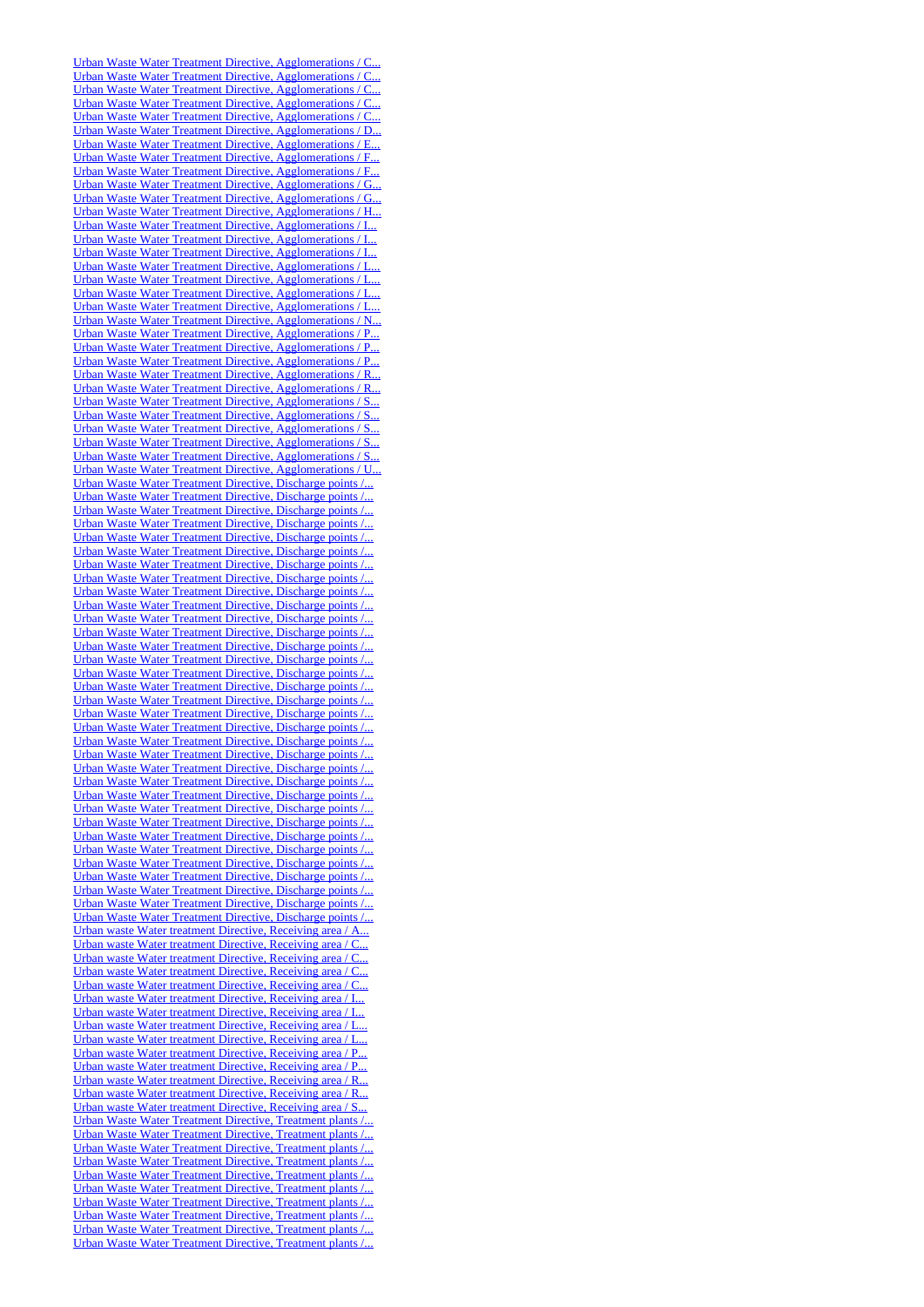[Urban Waste Water Treatment Directive, Treatment plants /...](http://uwwtd.oieau.fr/catalogue/srv/ows/md.viewer#/full_view/97def62f5c4b3f6da415b2ee1bdeee212592b609) [Urban Waste Water Treatment Directive, Treatment plants /...](http://uwwtd.oieau.fr/catalogue/srv/ows/md.viewer#/full_view/a8dd0fea3e7ad411d026f422a9ab01581ae948d1) [Urban Waste Water Treatment Directive, Treatment plants /...](http://uwwtd.oieau.fr/catalogue/srv/ows/md.viewer#/full_view/d57ef68af270735aa9d8e16097b5b4320879d248) [Urban Waste Water Treatment Directive, Treatment plants /...](http://uwwtd.oieau.fr/catalogue/srv/ows/md.viewer#/full_view/2e81daea3e046f96e1df81f09593f7daf527881e) [Urban Waste Water Treatment Directive, Treatment plants /...](http://uwwtd.oieau.fr/catalogue/srv/ows/md.viewer#/full_view/8de78e7eb214d593572dc98f81ca7f25302efedc) [Urban Waste Water Treatment Directive, Treatment plants /...](http://uwwtd.oieau.fr/catalogue/srv/ows/md.viewer#/full_view/bf1357affb45f399335ef241519009ce3a78cd8d) [Urban Waste Water Treatment Directive, Treatment plants /...](http://uwwtd.oieau.fr/catalogue/srv/ows/md.viewer#/full_view/d15eb23f5bf40de2dea26471b38e68dca0939ade) [Urban Waste Water Treatment Directive, Treatment plants /...](http://uwwtd.oieau.fr/catalogue/srv/ows/md.viewer#/full_view/1e29f7d7285a7ab7926ca37b6925af1581dd6dff) [Urban Waste Water Treatment Directive, Treatment plants /...](http://uwwtd.oieau.fr/catalogue/srv/ows/md.viewer#/full_view/7a158501acd2f77874d07ce3bddfc7bdd1f2da14) [Urban Waste Water Treatment Directive, Treatment plants /...](http://uwwtd.oieau.fr/catalogue/srv/ows/md.viewer#/full_view/f00b305a9357471b9abc6ce5069ecfb943d14641) [Urban Waste Water Treatment Directive, Treatment plants /...](http://uwwtd.oieau.fr/catalogue/srv/ows/md.viewer#/full_view/0ad7834582c9bad1797e409e6830e9db7fe1f489) [Urban Waste Water Treatment Directive, Treatment plants /...](http://uwwtd.oieau.fr/catalogue/srv/ows/md.viewer#/full_view/1b56cc08d884d552d4943c13795cc07225bac40f) [Urban Waste Water Treatment Directive, Treatment plants /...](http://uwwtd.oieau.fr/catalogue/srv/ows/md.viewer#/full_view/a2919511bab9b5943128ec662daf50c58030df23) [Urban Waste Water Treatment Directive, Treatment plants /...](http://uwwtd.oieau.fr/catalogue/srv/ows/md.viewer#/full_view/edc96af8f42e1a4a7b0a2dc4a28b32ef42604783) [Urban Waste Water Treatment Directive, Treatment plants /...](http://uwwtd.oieau.fr/catalogue/srv/ows/md.viewer#/full_view/fb878c358115854197a77f9771463e8830711aee) [Urban Waste Water Treatment Directive, Treatment plants /...](http://uwwtd.oieau.fr/catalogue/srv/ows/md.viewer#/full_view/e87c65034364c6ae249362fe7f98fa2d44935761) [Urban Waste Water Treatment Directive, Treatment plants /...](http://uwwtd.oieau.fr/catalogue/srv/ows/md.viewer#/full_view/115497a12207bd3e92de76272c814a97e98e1e2d) [Urban Waste Water Treatment Directive, Treatment plants /...](http://uwwtd.oieau.fr/catalogue/srv/ows/md.viewer#/full_view/e7cf223294aa2298837fc5c56f139e7f4c4225ae) [Urban Waste Water Treatment Directive, Treatment plants /...](http://uwwtd.oieau.fr/catalogue/srv/ows/md.viewer#/full_view/589b48e79a0d5acc50ab3bf192274cbc1597fcd6) [Urban Waste Water Treatment Directive, Treatment plants /...](http://uwwtd.oieau.fr/catalogue/srv/ows/md.viewer#/full_view/37dc1746df3e3ecaef0836033b83b9c6a8064e6a) [Urban Waste Water Treatment Directive, Treatment plants /...](http://uwwtd.oieau.fr/catalogue/srv/ows/md.viewer#/full_view/8e17c822fbe18debbc0243bebc2399026f7d40d7) [Urban Waste Water Treatment Directive, Treatment plants /...](http://uwwtd.oieau.fr/catalogue/srv/ows/md.viewer#/full_view/63c2731399b403f54ac509930535df5f7f941079) [Urban Waste Water Treatment Directive, Treatment plants /...](http://uwwtd.oieau.fr/catalogue/srv/ows/md.viewer#/full_view/dae17f9b1098e920cc140e3ed6a18743c9031f20) [UWWTD\\_Belgium\\_Agglomeration](http://uwwtd.oieau.fr/catalogue/srv/ows/md.viewer#/full_view/0e37f19cde9cf212d37a6390da2ae0b60c9d4b0d) [UWWTD\\_Belgium\\_DischargePoint](http://uwwtd.oieau.fr/catalogue/srv/ows/md.viewer#/full_view/2e766046f8b34747819ad14c82e2c1ef1b6eb3d5) [UWWTD\\_Belgium\\_ReceivingArea](http://uwwtd.oieau.fr/catalogue/srv/ows/md.viewer#/full_view/6d9fe996ca04b560b8751f4a1745cc48b1a4b2c3) [UWWTD\\_Belgium\\_UrbanWasteWaterTreatmentPlant](http://uwwtd.oieau.fr/catalogue/srv/ows/md.viewer#/full_view/8f4befd00e7c1733b68706d04a2563ca13737d12) [UWWTD\\_Bulgaria\\_Agglomeration](http://uwwtd.oieau.fr/catalogue/srv/ows/md.viewer#/full_view/bd139988e958b0f46024df55c006039e2e778fe1) [UWWTD\\_Bulgaria\\_DischargePoint](http://uwwtd.oieau.fr/catalogue/srv/ows/md.viewer#/full_view/bcbf9579bd4ca47e65d5d47119013d5b49e53b68) [UWWTD\\_Bulgaria\\_ReceivingArea](http://uwwtd.oieau.fr/catalogue/srv/ows/md.viewer#/full_view/64246917c315a44f01140071ec788415c7586be7) [UWWTD\\_Bulgaria\\_UrbanWasteWaterTreatmentPlant](http://uwwtd.oieau.fr/catalogue/srv/ows/md.viewer#/full_view/c137b898a180622eba55969c9ee9d472758077fd) [UWWTD\\_Czech-Republic\\_Agglomeration](http://uwwtd.oieau.fr/catalogue/srv/ows/md.viewer#/full_view/7522b068ca64f119afb40b421ac69cb312043186) [UWWTD\\_Czech-Republic\\_DischargePoint](http://uwwtd.oieau.fr/catalogue/srv/ows/md.viewer#/full_view/c9e1924988fd8a3c85d34892353f8d11f8a32c03) [UWWTD\\_Czech-Republic\\_ReceivingArea](http://uwwtd.oieau.fr/catalogue/srv/ows/md.viewer#/full_view/2bd2cf0020f884ef9cd7deaadaea1073e3f5d5c9) [UWWTD\\_Czech-Republic\\_UrbanWasteWaterTreatmentPlant](http://uwwtd.oieau.fr/catalogue/srv/ows/md.viewer#/full_view/4c1db7ed9a2164b15291ef34f0b6f3d844216de1) [UWWTD\\_Denmark\\_Agglomeration](http://uwwtd.oieau.fr/catalogue/srv/ows/md.viewer#/full_view/754d780e7058e678c31b117bcff9befcf1a87a7e) [UWWTD\\_Denmark\\_DischargePoint](http://uwwtd.oieau.fr/catalogue/srv/ows/md.viewer#/full_view/f55088fe7624ffdf8c2f1223f77e2c1f8505be8a) [UWWTD\\_Denmark\\_ReceivingArea](http://uwwtd.oieau.fr/catalogue/srv/ows/md.viewer#/full_view/173bf03b748684872c6b05e2d0bb137246dbc2ca) [UWWTD\\_Denmark\\_UrbanWasteWaterTreatmentPlant](http://uwwtd.oieau.fr/catalogue/srv/ows/md.viewer#/full_view/7e6f5442ddea72aa9ebb39fef315aec84586f282) [UWWTD\\_Estonia\\_Agglomeration](http://uwwtd.oieau.fr/catalogue/srv/ows/md.viewer#/full_view/f4ad072f01e3d57b54e2a3810f87b3bc3ccedc89) [UWWTD\\_Estonia\\_DischargePoint](http://uwwtd.oieau.fr/catalogue/srv/ows/md.viewer#/full_view/f2c87c1d46a7b758f65d65ad79eff418807d5f42) [UWWTD\\_Estonia\\_ReceivingArea](http://uwwtd.oieau.fr/catalogue/srv/ows/md.viewer#/full_view/e5c73e8f4c2c73a65c78feb74b1f60e137bd1383) [UWWTD\\_Estonia\\_UrbanWasteWaterTreatmentPlant](http://uwwtd.oieau.fr/catalogue/srv/ows/md.viewer#/full_view/db0218f6ec9959ef7d4aec3646d5b467f91f0e9c) [UWWTD\\_Finland\\_Agglomeration](http://uwwtd.oieau.fr/catalogue/srv/ows/md.viewer#/full_view/243886bac5b74f19c12fe0822942e5d0c935c99f) [UWWTD\\_Finland\\_DischargePoint](http://uwwtd.oieau.fr/catalogue/srv/ows/md.viewer#/full_view/f47777a595965f393789aaec4d70c75fc11e2821) [UWWTD\\_Finland\\_ReceivingArea](http://uwwtd.oieau.fr/catalogue/srv/ows/md.viewer#/full_view/8a24aacdd65cfd42c031562db27ec5294b254758) [UWWTD\\_Finland\\_UrbanWasteWaterTreatmentPlant](http://uwwtd.oieau.fr/catalogue/srv/ows/md.viewer#/full_view/c4dd08ec9f26d876ad9e328759a5fbbf4afe16d3) [UWWTD\\_France\\_Agglomeration](http://uwwtd.oieau.fr/catalogue/srv/ows/md.viewer#/full_view/2dd0d7727a8ac93876fb6dea29b72a9b30fa30e8) [UWWTD\\_France\\_DischargePoint](http://uwwtd.oieau.fr/catalogue/srv/ows/md.viewer#/full_view/da072d6a64350f4670dd5b723c9fa479aceff822) [UWWTD\\_France\\_ReceivingArea](http://uwwtd.oieau.fr/catalogue/srv/ows/md.viewer#/full_view/f130608f184825034002bf02f662e6c0758eb521) [UWWTD\\_France\\_UrbanWasteWaterTreatmentPlant](http://uwwtd.oieau.fr/catalogue/srv/ows/md.viewer#/full_view/13aed7e28d2d2ce2bdb08e0515e792c01cf4bb03) [UWWTD\\_Germany\\_Agglomeration](http://uwwtd.oieau.fr/catalogue/srv/ows/md.viewer#/full_view/254948ea36a6b89451473d36a39dcec6a25298c1) [UWWTD\\_Germany\\_DischargePoint](http://uwwtd.oieau.fr/catalogue/srv/ows/md.viewer#/full_view/5859c1fddd4733fb6592f7b1dbe6928d04214275) [UWWTD\\_Germany\\_ReceivingArea](http://uwwtd.oieau.fr/catalogue/srv/ows/md.viewer#/full_view/6a8e6fd062b07ccb998c88493b126679b531cfb2) [UWWTD\\_Germany\\_UrbanWasteWaterTreatmentPlant](http://uwwtd.oieau.fr/catalogue/srv/ows/md.viewer#/full_view/54a730ba7545bf690f16bd794e9571dddf732c8c) [UWWTD\\_Greece\\_Agglomeration](http://uwwtd.oieau.fr/catalogue/srv/ows/md.viewer#/full_view/8119c2d6193885ffc944471c015818f0861bc7c2) [UWWTD\\_Greece\\_DischargePoint](http://uwwtd.oieau.fr/catalogue/srv/ows/md.viewer#/full_view/2d0c9669d0852185652dec4b83deae910893a6e6) [UWWTD\\_Greece\\_ReceivingArea](http://uwwtd.oieau.fr/catalogue/srv/ows/md.viewer#/full_view/636c2f7b3a140e412b3cbe8dcd7a4543ccacc3f8) [UWWTD\\_Greece\\_UrbanWasteWaterTreatmentPlant](http://uwwtd.oieau.fr/catalogue/srv/ows/md.viewer#/full_view/ba2d881ba32c6ac880d1254baaf345d9b4ad7437) [UWWTD\\_Hungary\\_Agglomeration](http://uwwtd.oieau.fr/catalogue/srv/ows/md.viewer#/full_view/4dcb6405960fadc93ed750f93ae989ca32087a18) [UWWTD\\_Hungary\\_DischargePoint](http://uwwtd.oieau.fr/catalogue/srv/ows/md.viewer#/full_view/fdac108238224523706fea3bdbee3f38d2acb8a4) [UWWTD\\_Hungary\\_ReceivingArea](http://uwwtd.oieau.fr/catalogue/srv/ows/md.viewer#/full_view/71ec3c69b04cc208f8367b9bbbddbb9bdd7c067c) [UWWTD\\_Hungary\\_UrbanWasteWaterTreatmentPlant](http://uwwtd.oieau.fr/catalogue/srv/ows/md.viewer#/full_view/cba92874790d359f167182fe049214bbbbef247f) [UWWTD\\_Italy\\_Agglomeration](http://uwwtd.oieau.fr/catalogue/srv/ows/md.viewer#/full_view/a31f57ca41adfaf0899dc4a5f51af35cfdc43cd2) [UWWTD\\_Italy\\_DischargePoint](http://uwwtd.oieau.fr/catalogue/srv/ows/md.viewer#/full_view/0a5bd2dc8496357335d9b67eb33b36c6c0d48f20) [UWWTD\\_Italy\\_ReceivingArea](http://uwwtd.oieau.fr/catalogue/srv/ows/md.viewer#/full_view/e796707f9d6b5862a8bba47b41a9926ea4a7aae5) [UWWTD\\_Italy\\_UrbanWasteWaterTreatmentPlant](http://uwwtd.oieau.fr/catalogue/srv/ows/md.viewer#/full_view/ffc514c459a65249101171000f083c237c97fbfa) [UWWTD\\_Latvia\\_Agglomeration](http://uwwtd.oieau.fr/catalogue/srv/ows/md.viewer#/full_view/2d0842dde217fbecce30601c268036d84da43c97) [UWWTD\\_Latvia\\_DischargePoint](http://uwwtd.oieau.fr/catalogue/srv/ows/md.viewer#/full_view/9e2d76e7d362b61c0e0808d5df9547cf19439b6b) [UWWTD\\_Latvia\\_ReceivingArea](http://uwwtd.oieau.fr/catalogue/srv/ows/md.viewer#/full_view/a965784aea3b831d93d2ed237eacbb3e9129ead3) [UWWTD\\_Latvia\\_UrbanWasteWaterTreatmentPlant](http://uwwtd.oieau.fr/catalogue/srv/ows/md.viewer#/full_view/3a4c6c103b848791a4fa6134e91644de2323ad81) [UWWTD\\_Luxembourg\\_Agglomeration](http://uwwtd.oieau.fr/catalogue/srv/ows/md.viewer#/full_view/f4f167fc811803b081fd24034c2303fbdd2c81de) [UWWTD\\_Luxembourg\\_DischargePoint](http://uwwtd.oieau.fr/catalogue/srv/ows/md.viewer#/full_view/2eeb4b5af194661d1a817900bcc620c2a75af45a) [UWWTD\\_Luxembourg\\_ReceivingArea](http://uwwtd.oieau.fr/catalogue/srv/ows/md.viewer#/full_view/42f2897302ee20b91976859d25ae8fdd81615571) [UWWTD\\_Luxembourg\\_UrbanWasteWaterTreatmentPlant](http://uwwtd.oieau.fr/catalogue/srv/ows/md.viewer#/full_view/99928a7bd188d8e5389afca34c07f0ad599cc61e) [UWWTD\\_Malta\\_Agglomeration](http://uwwtd.oieau.fr/catalogue/srv/ows/md.viewer#/full_view/5ee0d7bb297ca9d131886b6fd29c454733ea82d1) [UWWTD\\_Malta\\_DischargePoint](http://uwwtd.oieau.fr/catalogue/srv/ows/md.viewer#/full_view/a4e47e1befd9ed51b15d44091613fda409d9d032) [UWWTD\\_Malta\\_ReceivingArea](http://uwwtd.oieau.fr/catalogue/srv/ows/md.viewer#/full_view/4a613f0bd4f3abf4e9b86b8f72152f2dff18c883) [UWWTD\\_Malta\\_UrbanWasteWaterTreatmentPlant](http://uwwtd.oieau.fr/catalogue/srv/ows/md.viewer#/full_view/c4265482e8fe372347a245212c50efe6e1352813) [UWWTD\\_Netherlands\\_Agglomeration](http://uwwtd.oieau.fr/catalogue/srv/ows/md.viewer#/full_view/f1510e5c39c0f1b6b3c563db7069c16aa449b2e4) [UWWTD\\_Netherlands\\_DischargePoint](http://uwwtd.oieau.fr/catalogue/srv/ows/md.viewer#/full_view/7cd9102981b23438b13f3dafa590df040a78aea1) [UWWTD\\_Netherlands\\_ReceivingArea](http://uwwtd.oieau.fr/catalogue/srv/ows/md.viewer#/full_view/c1d8904cea9dfeb19ba5824be0ac2eb3da1f483a) [UWWTD\\_Netherlands\\_UrbanWasteWaterTreatmentPlant](http://uwwtd.oieau.fr/catalogue/srv/ows/md.viewer#/full_view/6abb7acf484c4dd4e44f11e3dcbb4a81a65ed438) [UWWTD\\_Portugal\\_Agglomeration](http://uwwtd.oieau.fr/catalogue/srv/ows/md.viewer#/full_view/dfd044651fdffa9b2fbab1bd408b2341754e1a13) [UWWTD\\_Portugal\\_DischargePoint](http://uwwtd.oieau.fr/catalogue/srv/ows/md.viewer#/full_view/4711898924197ef5100fb8ce5be516bf3fb6d51e) [UWWTD\\_Portugal\\_ReceivingArea](http://uwwtd.oieau.fr/catalogue/srv/ows/md.viewer#/full_view/2c01a3274669ed97e960655f78223598ac1c219e) [UWWTD\\_Portugal\\_UrbanWasteWaterTreatmentPlant](http://uwwtd.oieau.fr/catalogue/srv/ows/md.viewer#/full_view/c9c0bec3d88b09add15b50da605727b260799c2a) [UWWTD\\_Slovakia\\_Agglomeration](http://uwwtd.oieau.fr/catalogue/srv/ows/md.viewer#/full_view/ea890b491d4fc2ceac55f74ac5f1986fbc8c3b59)